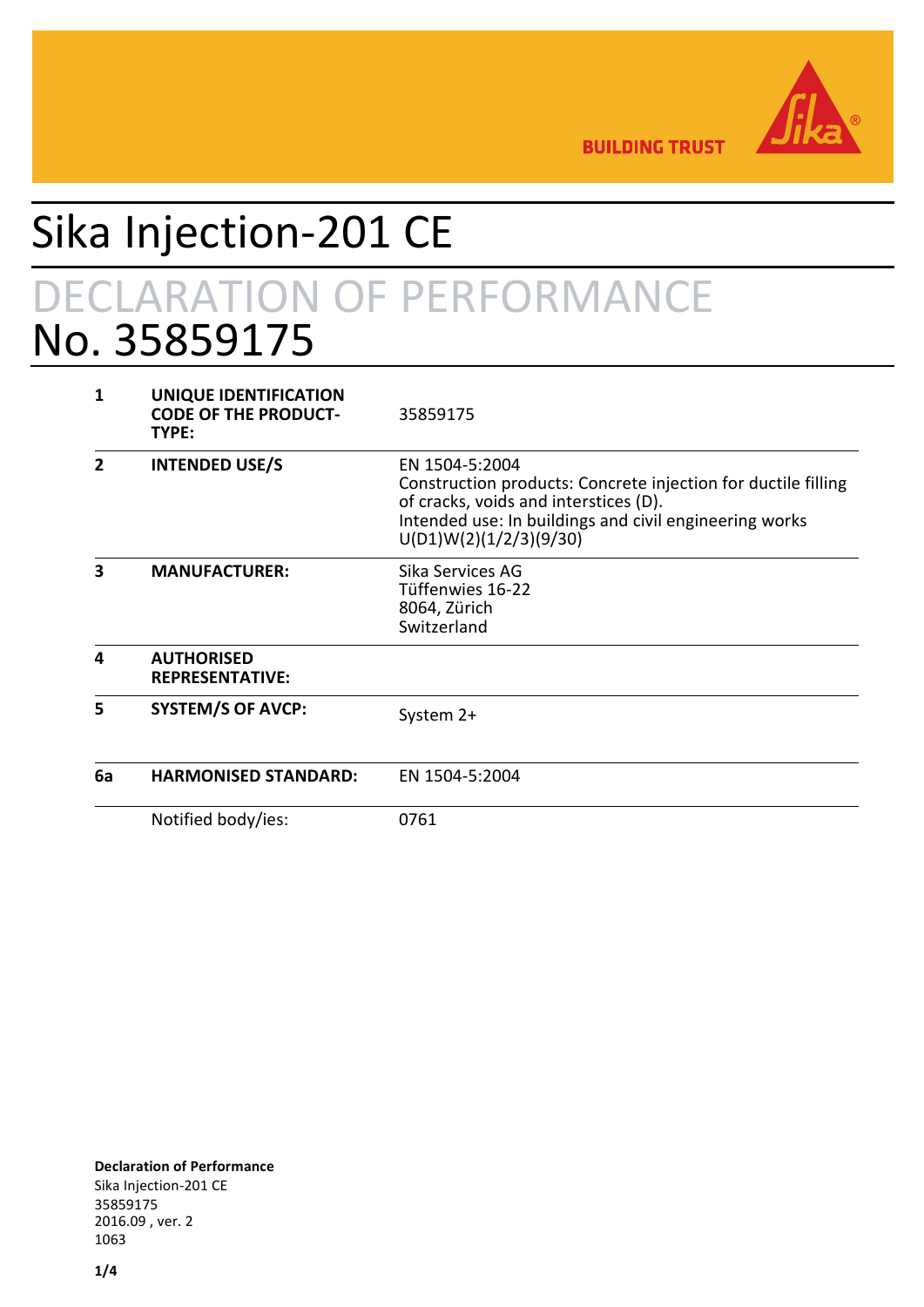**7 DECLARED PERFORMANCE/S**

| <b>Essential Characteristics</b>               | Performance                           | <b>AVCP</b> | <b>Harmonized</b><br>Technical<br><b>Specification</b> |
|------------------------------------------------|---------------------------------------|-------------|--------------------------------------------------------|
| Adhesion capacity                              | approx $0.6$ N/mm <sup>2</sup>        |             |                                                        |
| Elongation capacity                            | $>10\%$                               |             |                                                        |
| Watertightness                                 | $2 \times 10^5$ Pa                    |             |                                                        |
| Glass transition temperature                   | $<$ -60°C                             | $\vec{c}$   |                                                        |
| Workability: Injectability into dry medium     | $0.2 \text{ mm}$                      |             | EN 1504-5:2004                                         |
| Workability: Injectability into non dry medium | $0.2 \text{ mm}$                      | System      |                                                        |
| Durability                                     | $<$ 20%                               |             |                                                        |
| Corrosion behaviour                            | deemed to have no<br>corrosive effect |             |                                                        |
| Release of dangerous substances                | <b>NPD</b>                            |             |                                                        |

#### **8 APPROPRIATE TECHNICAL DOCUMENTATION AND/OR - SPECIFIC TECHNICAL DOCUMENTATION**

The performance of the product identified above is in conformity with the set of declared performance/s. This declaration of performance is issued, in accordance with Regulation (EU) No 305/2011, under the sole responsibility of the manufacturer identified above.

Signed for and on behalf of the manufacturer by:

| Name: Spyros Hatzifotis<br><b>Function: Managing Director</b><br>At Athens on 28/09/2018 |
|------------------------------------------------------------------------------------------|
|                                                                                          |
|                                                                                          |

End of information as required by Regulation (EU) No 305/2011



**BUILDING TRUST** 

**Declaration of Performance** Sika Injection-201 CE 35859175 2016.09 , ver. 2 1063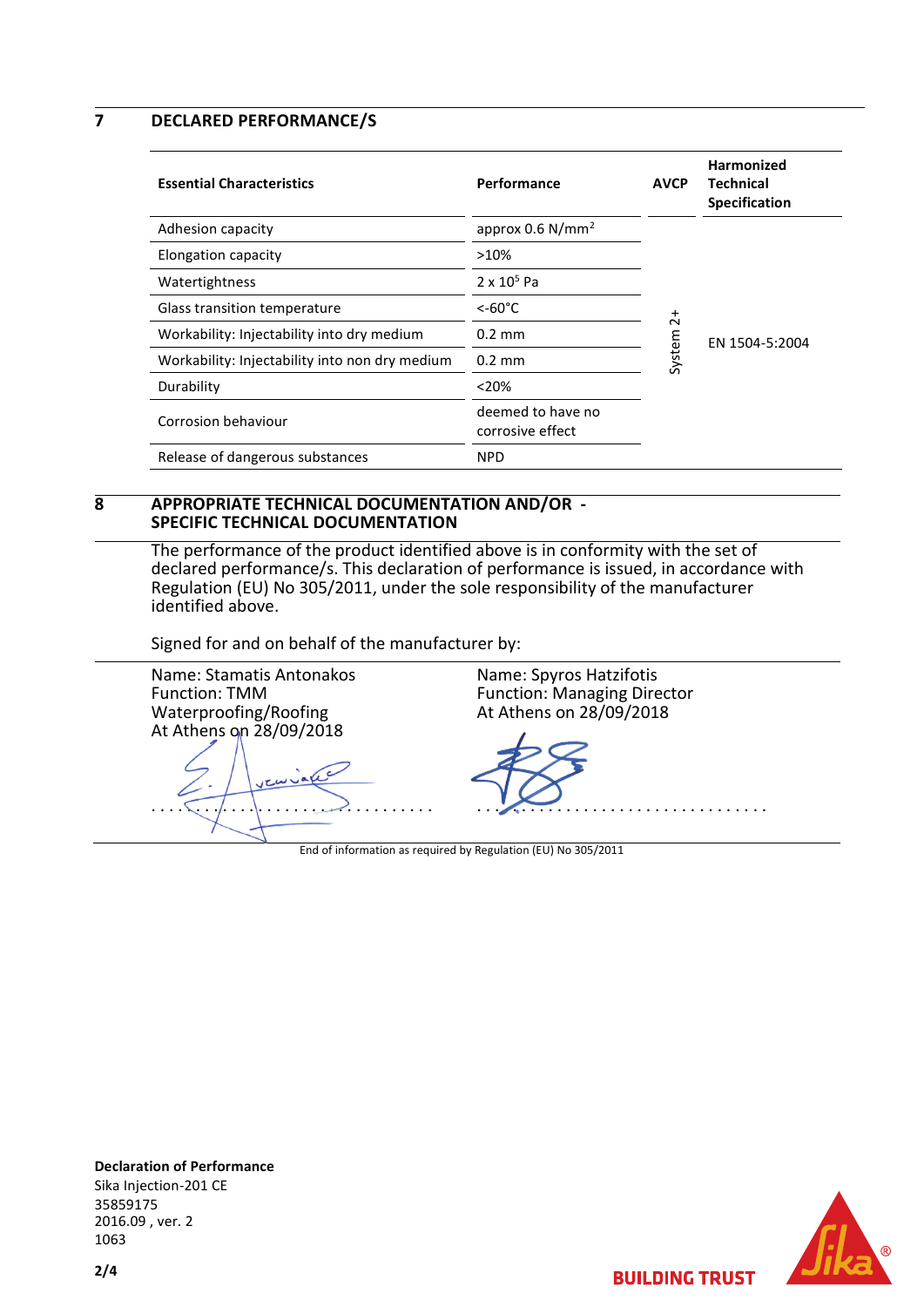|                                                | 09                                                                                                                                                                                      |
|------------------------------------------------|-----------------------------------------------------------------------------------------------------------------------------------------------------------------------------------------|
|                                                | DoP No. 35859175                                                                                                                                                                        |
|                                                | Sika Services AG, Tüffenwies 16, 8064 Zurich, Switzerland                                                                                                                               |
|                                                | EN 1504-5:2004                                                                                                                                                                          |
|                                                | Notified Body 0761                                                                                                                                                                      |
|                                                | Construction products: Concrete injection for ductile filling of cracks, voids and interstices (D).<br>Intended use: In buildings and civil engineering works<br>U(D1)W(2)(1/2/3)(9/30) |
|                                                |                                                                                                                                                                                         |
| Adhesion capacity                              | approx 0.6 N/mm <sup>2</sup>                                                                                                                                                            |
| Elongation capacity                            | >10%                                                                                                                                                                                    |
| Watertightness                                 | $2 \times 10^5$ Pa                                                                                                                                                                      |
| Glass transition temperature                   | $<-60°C$                                                                                                                                                                                |
| Workability: Injectability into dry medium     | $0.2 \text{ mm}$                                                                                                                                                                        |
| Workability: Injectability into non dry medium | $0.2 \text{ mm}$                                                                                                                                                                        |
| Durability                                     | < 20%                                                                                                                                                                                   |

## **ECOLOGY, HEALTH AND SAFETY INFORMATION (REACH)**

For information and advice on the safe handling, storage and disposal of chemical products, users shall refer to the most recent Safety Data Sheet (SDS) containing physical, ecological, toxicological and other safety related data.

### **LEGAL NOTE**

The information, and, in particular, the recommendations relating to the application and end-use of Sika products, are given in good faith based on Sika's current knowledge and experience of the products when properly stored, handled and applied under normal conditions in accordance with Sikas recommendations. In practice, the differences in materials, substrates and actual site conditions are such that no warranty in respect of merchantability or of fitness for a particular purpose, nor any liability arising out of any legal relationship whatsoever, can be inferred either from this information, or from any written recommendations, or from any other advice offered. The user of the product must test the products suitability for the intended application and purpose. Sika reserves the right to change the properties of its products. The proprietary rights of third parties must be observed. All orders are accepted subject to our current terms of sale and delivery. Users must always refer to the most recent issue of the local Product Data Sheet for the product concerned, copies of which will be supplied on request.

**Declaration of Performance** Sika Injection-201 CE 35859175 2016.09 , ver. 2 1063

**BUILDING TRUST**